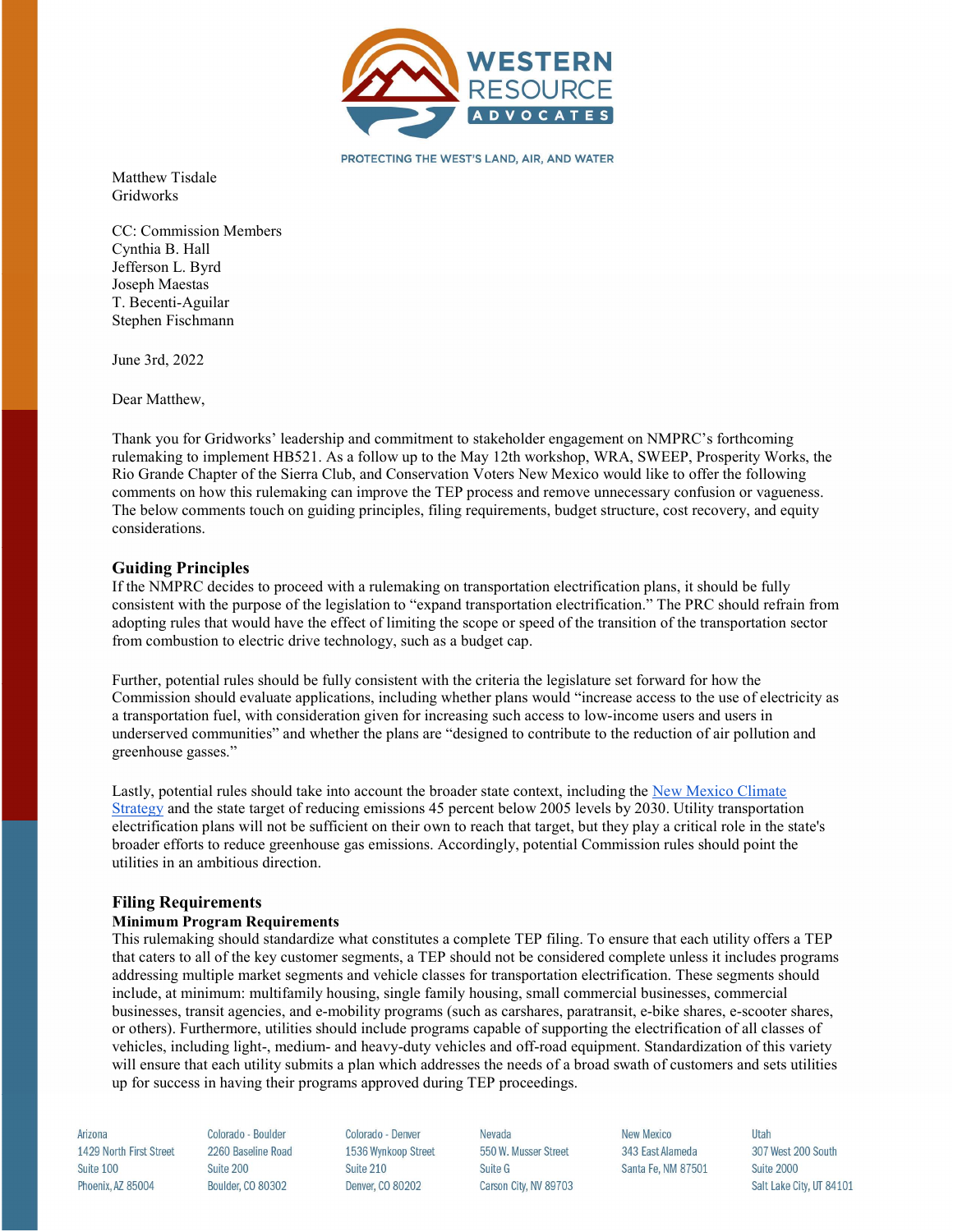### Data Collection

The Commission should require utilities to report on the number of applications each program receives, number of applications approved, number of projects begun, numbers of projects completed, spending on low and moderateincome customers, operational statistics at utility-owned charging stations, and operational statistics at third-party charging stations. Having standardized reporting requirements across utilities will allow stakeholders to better assess how programs compare to each other and streamline the determination of reporting requirements in TEP proceedings. Given that range anxiety is of serious concern to EV drivers, it is imperative that charging stations be consistently operational. As such, reporting on the number and time of outages at these stations will better inform whether they are actually increasing charging access in New Mexico. Furthermore, tracking the amount of time these stations are in use for will provide information on the state of charging usage. With respect to low and moderate-income program statistics, gathering further information on the engagement of these customers in programs will be a crucial metric for determining if the programs are reaching their intended audiences or if they warrant change.

### Budget Structure

### Specific Low and Moderate-Income Budgeting

The Commission should require all TEPs to allocate a specific percentage of the total TEP budget for programs addressing the unique needs of low and moderate-income customers. Given that these customers face greater barriers to transportation electrification, utilities should dedicate a significant portion of their TEP budgets to helping LMI customers access the benefits of transportation electrification. The exact percentage for this budget allocation should be determined by examining the demographics of customers in New Mexico and other relevant factors.

### Programmatic Budget Flexibility

In order to drive transportation electrification smoothly and effectively, the Commission should allow utilities to shift funds between TEP programs as necessary to meet market demand. The New Mexico utilities have all requested a certain degree of budget flexibility in their initial TEPs, as is standard for most utilities across the country. This prevents unnecessary delays that could otherwise occur if utilities had to seek Commission approval to make mid-stream adjustments to TEP programs in response to emerging trends in the market. The Commission could consider placing a limitation on budget flexibility to prevent actual expenditures from varying wildly from originally estimated budgets. In particular, the Commission should ensure that utilities stick to the planned percentage of spending on programs for low- and moderate-income populations, rather than transferring money to unrelated parts of the budget.

# Cost Recovery

# Vehicle Purchase Incentives

The Commission should clarify that utilities are allowed to offer direct purchase support to assist customers with acquiring new or used electric vehicles. These programs are analogous to subsidies utilities offer customers to purchase energy-efficient water heaters, lightbulbs or other appliances, because of the benefits those subsidies provide to all ratepayers. Assisting customers with vehicle acquisition will "increase access to the use of electricity as a transportation fuel" as directed by statute.

#### Equity Considerations

### Low and Moderate-Income Programs

In addition to the budget allocation mentioned above, the Commission should require that low and moderate-income programs meet certain qualifications so that they are accessible to the customers they seek to serve. For one, the Commission should require that low and moderate-income programs for individual customers include an upfront, point-of-sale rebate structure where customers can access the capital required for the rebate immediately, instead of having to provide it themselves and later be reimbursed. Providing program funds at the point of purchase for such programs removes the barrier of needing to provide payment upfront, which allows customers with less disposable income greater opportunity to take advantage of the program. Additionally, the Commission should allow for low and moderate-income customers to self-certify their eligibility so that onerous documentation procedures do not